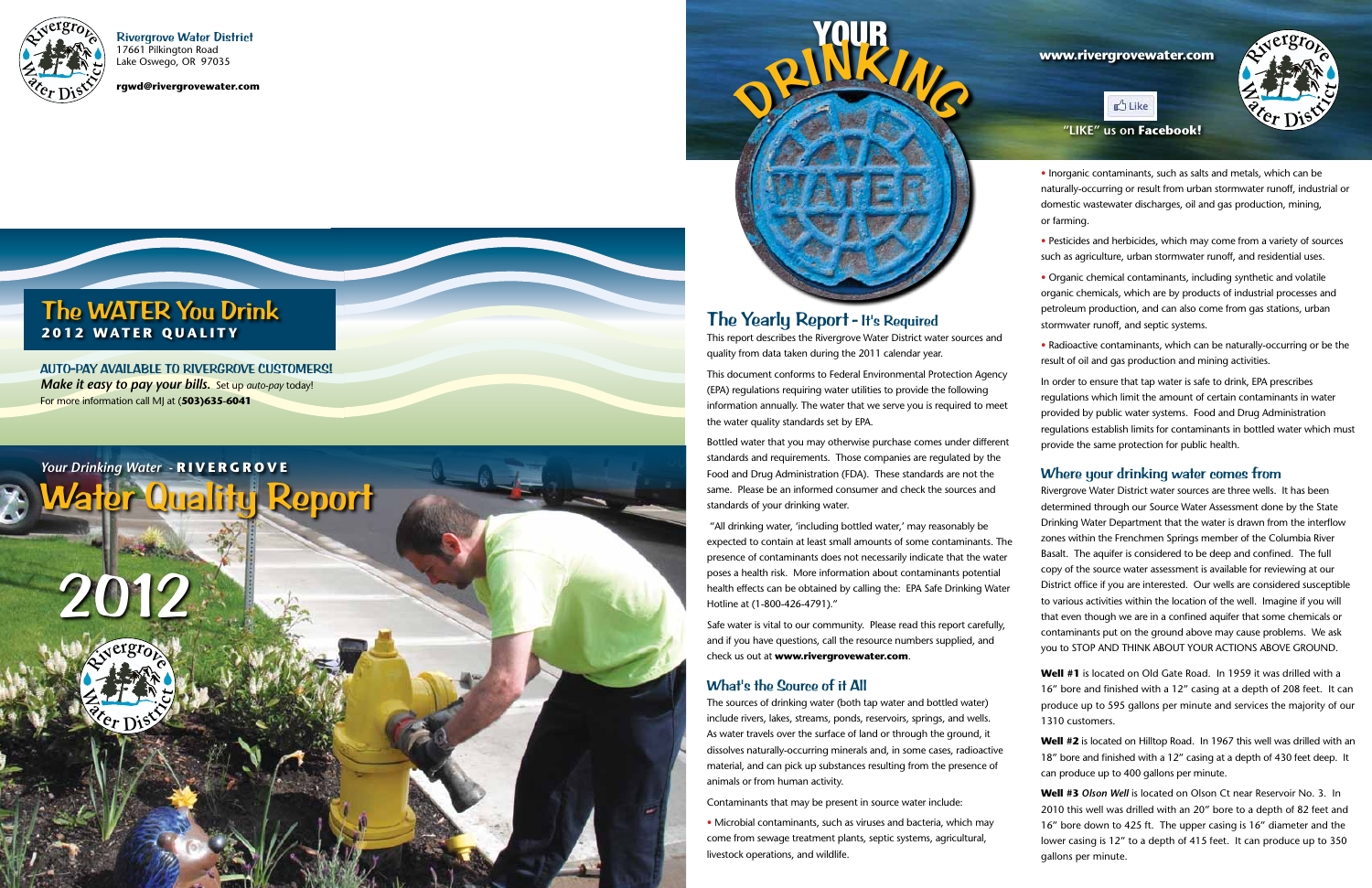#### Key to table definitions

In this table you will find many terms and abbreviations with which you might not be familiar. To help you better understand these terms we've provided the following definitions:

**Action Level (AL).** The concentration of a contaminant which, if exceeded, triggers a treatment or other requirement which a water system must follow.

**Contaminants.** When microbiological, inorganic, organic, and radioactive compounds in drinking water have exceeded regulated maximum levels they are considered contaminants.

**Maximum Contaminant Level\*** *(maximum allowed)* **(MCL)**. The highest level of a contaminant that is allowed in drinking water. MCL's are set at very stringent levels.

**Picocurries per liter.** Picocurie is a measure of radioactivity. One picocurie is a trillion times smaller than one curie.

**Maximum Contaminant Level Goal** (*"goal"*) **(MCLG)**. The level of a contaminant in drinking water below which there is no known or expected risk to health. MCLG's allow for a margin of safety.

**Non-Detects (ND).** Laboratory analysis indicates that the constituent is not present or that it is present at levels too low for modern laboratory equipment to detect.

**Parts per million (ppm)** or **Milligrams per liter (mg/L).** One part per million is comparable to one minute in two years or a single penny in \$10,000.

**Parts per billion (ppb)** or **Micrograms per liter (ug/L).** One part per billion is comparable to one second in 32 years, or one minute in 2,000 years, a single penny in \$10,000,000,or the first 16 inches on a trip to the moon.

**Regulated Contaminant.** Regulated by law to protect public health. The law specifies maximum contaminant levels allowed in drinking water.

**Non Regulated Contaminant.** Have guidelines set to assure good aesthetic quality, the guidelines identify levels of substances that may affect taste, odor or color of water.

\* "MCL's are set at very stringent levels. To understand the possible health effects described for many regulated constituents, a person would have to drink 2 liters of water every day at the MCL level for a lifetime to have a one-in-a-million chance of having the described effect."

#### Backflow-What is It?

Just as it implies we have water going in a direction that is opposite of where it normally goes.

But you query why do we care? Well we care a lot if there is a cross connection and something flows back into our water system; and contaminates our safe drinking water!

The conditions that can cause backflow or back siphonage are high demands on our system such as high peak demands in the summer, fire fighting, or when a main gets shut down due to a break or construction.

We were once told by a customer that lives up in the high elevation level of our district that he could hear the water rush back out of his house during the hot weather. His service connection has been protected since his comment by what we call our premise isolation meter/backflow protection. WOW, that is a mouthful isn't it. But just think if it wasn't there. Maybe he could have a hose in a barrel of water with some real nasty pesticide such as Chlordane in it. Then he walks away for just a bit and when he returns the barrel is empty. Can you imagine where it went? Of course right into the water system. *HIGHLY UNLIKELY YOU REPLY!*

Nope it is a true story, not here but back East. The result was millions of dollars of damage done to the District's pipes, customer's homes, not to mention the customers' health issues. Luckily no one died in this backflow incident.

> 3. Used a pesticide sprayer that you attach to a hose to spray your lawn or garden?

#### Premise Isolation Backflow Protection

In a nutshell, this is Rivergrove Water District's program. Our program goal is to retrofit each of the District's existing meters with a meter/backflow unit. All new construction is installed with these units. We test them annually. The District supplies all the parts and repairs for the assemblies. All of these costs are included in the water rate charges.

| <b>WATER QUALITY DATA</b> |                                    |                              |                   |                      |                               |                                 |            |                                                                       |  |  |  |  |
|---------------------------|------------------------------------|------------------------------|-------------------|----------------------|-------------------------------|---------------------------------|------------|-----------------------------------------------------------------------|--|--|--|--|
|                           |                                    |                              |                   |                      | <b>Regulated Contaminants</b> |                                 |            |                                                                       |  |  |  |  |
|                           | <b>Contaminants</b>                | <b>Date</b><br><b>Tested</b> | <b>Violation?</b> | Detected-Well #1     | Detected Well #2/#3           | <b>How We</b><br><b>Measure</b> | <b>MCL</b> | <b>Likely Source of</b><br><b>Contamination</b>                       |  |  |  |  |
|                           | <b>Gross Alpha</b><br>Radiological | 9/12/11                      | NO.               | 3.0                  | 3.1                           | pCi/L                           | 15.        | <b>Erosion of Natural Deposits</b>                                    |  |  |  |  |
|                           | <b>Total Chromium</b><br>Chrome 6  | 3/29/11                      | NO.<br><b>NO</b>  | .63<br>.34           | .34<br>.24                    | $uq/L$ or $ppb$                 | 100        | Erosion of Natural Deposits or<br>Discharge from steel and pulp mills |  |  |  |  |
|                           | <b>Total Coliform</b>              | 2/8/11                       | NO.               | Present/Distribution | $\mathbf 0$                   | Absence/Presence                | >1         | Naturally present in the environment                                  |  |  |  |  |
|                           | <b>Nitrate</b>                     | 5/28/11                      | NO.               | 1.7                  | 1.9                           | ppm                             | 10         | Runoff from fertilizwer use; leaching<br>from septic tanks, sewage    |  |  |  |  |

We have a ways to go for complete coverage but we are headed there. In the mean time if you have a backflow preventer within your plumbing such as one that covers the irrigation system you need to have that tested annually by a certified backflow tester and the tester is required to send the test results to us.



I know if I have a meter backflow unit? You will have a large meter box with both a meter and a backflow preventer installed in that box or two boxesone with a meter and the box behind it has a backflow.

#### 2011 RGWD Projects - Phase 1 Close to completion

It's been a long and winding road but getting the Olson well on line and rehabilitation of the #1 well seal is complete. We hit some potholes in the rehabilitation to the #2 well seal but will complete in 2012. After that comes Phase 2 adding a 10 x 10 building to our Old Gate well site then adding onsite chlorination to the Olson Well and #1 well so that the entire Rivergrove Water District System is chlorinated. Phase 2 is not started yet. Hopefully we will be done in 2012 cross our fingers!

# **Non-Regulated Contaminants**

#### Cross Connection-What is it?

| <b>Contaminants</b>    | <b>Date</b><br><b>Tested</b>                       | Violation? | Detected-Well #1<br>2/8/10 | Detected Well #2/#3<br>3/15/10       | <b>How We</b><br><b>Measure</b> |                                       | <b>Recommended</b><br><b>Limits</b> |
|------------------------|----------------------------------------------------|------------|----------------------------|--------------------------------------|---------------------------------|---------------------------------------|-------------------------------------|
| Aluminum               | 2/8/11                                             | <b>NO</b>  | .05                        | .06                                  | ppm                             |                                       | $0.05 - 0.2$                        |
| Chloride               | 8/9/11                                             | <b>NO</b>  | $10.5*$                    | $8.1*$                               | ppm                             |                                       | *<250 recommended                   |
| Hardness               | 2/8/11                                             | <b>NO</b>  | $124*$                     | $112*$                               | ppm                             |                                       | *<250 recommended                   |
| Silicia                | 10/12/07                                           | <b>NO</b>  | 64.4                       | 67.2                                 | ppm                             |                                       | No recommended standards            |
| Sodium                 | 8/9/11                                             | <b>NO</b>  | 10.05                      | 8.1                                  | ppm                             |                                       | *<20 recommended                    |
| pH                     | 2/8/11                                             | <b>NO</b>  | 6.68                       | 6.73                                 | pH units                        |                                       | 6.6-8.5 recommended                 |
| <b>Total Dissolved</b> | 2/8/11                                             | <b>NO</b>  | $242**$                    | $209**$                              | ppm                             |                                       | **<500 recommended                  |
| Solids                 |                                                    |            |                            | Lead & Copper                        |                                 |                                       |                                     |
| <b>Contaminants</b>    | Violation?<br><b>RGW Systemwide</b><br><b>Date</b> |            |                            | <b>How We</b><br><b>Action Level</b> |                                 | <b>Likely Source of Contamination</b> |                                     |
|                        |                                                    |            | <b>Testing Results</b>     |                                      | <b>Measure</b>                  |                                       |                                     |
| Lead*                  | 7/29/09                                            | <b>NO</b>  | $0.0020$ ppm               |                                      | ppm                             | 0.0155                                | Corrosion of household/commercial   |
| Copper*                | 7/29/09                                            | <b>NO</b>  |                            | $0.1600$ ppm                         | ppm                             | 1.35                                  | building plumbing systems.          |

Have you ever heard the words above or given any thought to this? In simple terms it is just this-we have a connection between a potable drinking water source and a non potable source.

Well if you are curious ask yourself the following have you:

1. Used one of those gadgets that hooks to your faucet and put in your toilet to unclog the toilet?

2. Flushed your antifreeze from your car radiator?

4. Here's another: the infamous lawn irrigation system:

Think about those sprinkler heads immersed in dirty (water which is the non potable source.)

These are just some of the possible cross connections and it is the reason why we are required to do cross connection protection programs.

**DJ accepts "Best Tasting Water" award.**